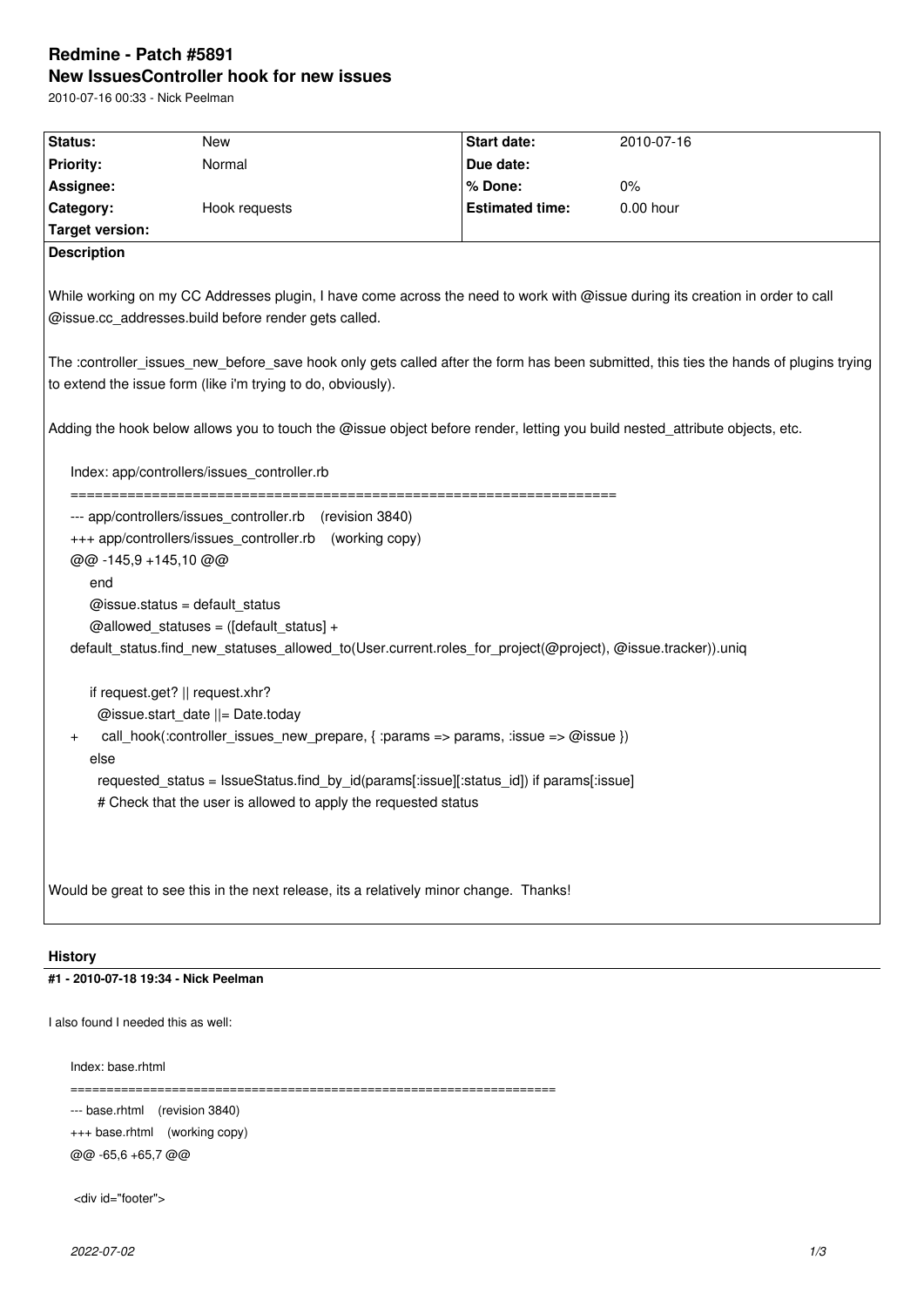Powered by <%= link\_to Redmine::Info.app\_name, Redmine::Info.url %> &copy; 2006-2010 Jean-Philippe Lang

+ <%= call\_hook :view\_layouts\_base\_footer\_bottom %>

</div>

</div>

<%= call\_hook :view\_layouts\_base\_body\_bottom %>

The current hook at the bottom of the page is nice (though I haven't found a use for it yet) but one at the bottom of the footer like this would make it easier for groups or whoever to add their own copyright or other footer to the bottom, without needing to manually change base.rhtml.

#### **#2 - 2010-07-28 22:38 - Nick Peelman**

Due to the changes in 1.0, the diff should look like this:

| peelman@ubuntu:/var/www/redmine-1.0\$ svn diff app/controllers/issues controller.rb               |  |  |  |
|---------------------------------------------------------------------------------------------------|--|--|--|
| Index: app/controllers/issues controller.rb                                                       |  |  |  |
|                                                                                                   |  |  |  |
| --- app/controllers/issues controller.rb (revision 3892)                                          |  |  |  |
| +++ app/controllers/issues controller.rb (working copy)                                           |  |  |  |
| @@ -466.6 +466.7 @@                                                                               |  |  |  |
| @issue.start date $  =$ Date.today                                                                |  |  |  |
| $@$ priorities = IssuePriority.all                                                                |  |  |  |
| @allowed statuses = @issue.new statuses allowed to (User.current, true)                           |  |  |  |
| call hook(:controller issues new prepare, { :params => params, :issue => $\omega$ issue })<br>$+$ |  |  |  |
| end                                                                                               |  |  |  |
|                                                                                                   |  |  |  |

def set\_flash\_from\_bulk\_issue\_save(issues, unsaved\_issue\_ids)

#### **#3 - 2010-08-06 00:42 - Nick Peelman**

Nobody?

### **#4 - 2010-08-06 02:21 - Eric Davis**

- *Subject changed from New IssuesController hook... to New IssuesController hook for new issues*
- *Category changed from Issues to Plugin API*

Nick Peelman wrote:

*Nobody?*

Sorry, there are over 2,000 issues here and less than half a dozen people patrolling the issue list. Sometimes it takes us a bit to get everything.

The hook in the footer is a good one, I'll need to review the one in the controller to see what you need. If you are only adding some objects to new issues, it might be better to hook into Issue's after\_initialize that way it's always run.